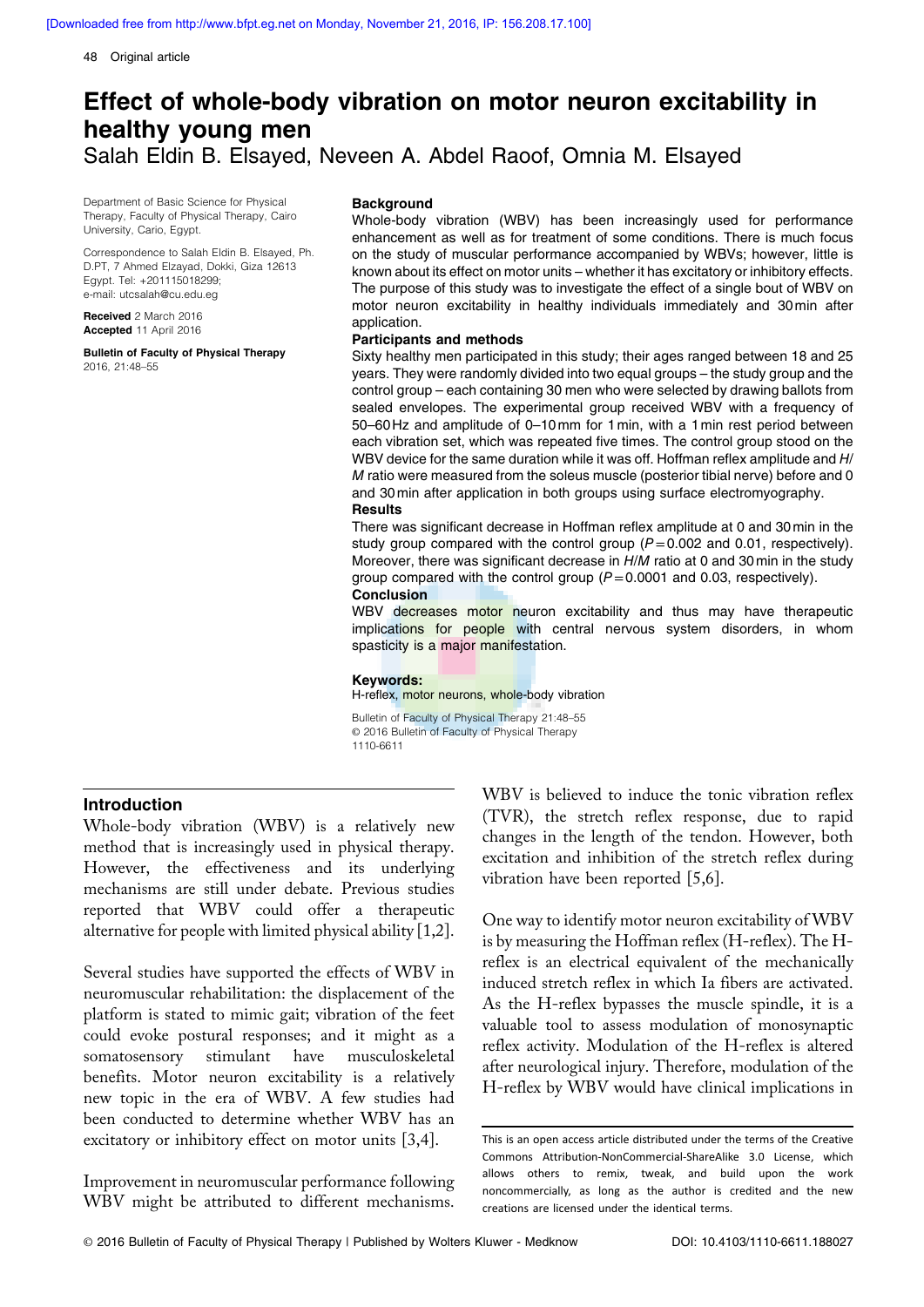the rehabilitation setting in improving functional performance [7]. WBV has attracted much attention in both research and clinical practice. Upper motor neuron lesions are associated with muscle tone abnormalities. There are different physical therapy modalities to normalize muscle tone. One of these interventions is the application of WBV, which can have facilitatory or inhibitory effects [8].

Studies investigating the effects of WBV on the Hreflex have noted conflicting response patterns, most likely due to methodological differences in H-reflex application and WBV parameters [5,9–11].

Thus, this study was conducted to answer the following question: can a single bout of WBV have both immediate and remote effects on motor neuron excitability?

## Participants and methods

A randomized controlled trial designed as pretest–post-test single-bout study was carried out at the Neurophysiologic Unit in Zagazig University Hospital, Egypt, from May to August 2015 to investigate the effect of a single bout of WBV on H-reflex amplitude and  $H/M$  ratio in healthy individuals.

## **Participants**

The present study recruited 65 healthy male students between the ages of 18 and 25 years from Zagazig University; five of them were excluded from the experiment as they did not meet the inclusion criteria. Thus, 60 participants were included in the study after obtaining approval from the ethical committee of the Faculty of Physical Therapy, Cairo University, and all participants were given verbal instructions concerning the purpose and procedures of the study and asked to signed a consent form. The participants were randomly assigned to two groups – the control group ( $n=30$ ) and the study group ( $n=30$ ) – by an independent person who selected them from sealed envelopes containing numbers chosen by a random number generator. The randomization was restricted to permuted blocks of different sizes to ensure that an equal number was allocated to each group. Each random permuted block was transferred to a sequence of consecutively numbered, sealed, opaque envelopes that were stored in a locked drawer until required. As each participant formally entered the trial, the researcher opened the next envelope in the sequence in the presence of the participant (as shown in Fig. 1).

#### Figure 1



Flow chart of participants through the study. H-reflux, Hoffman reflex; WBV, whole-body vibration.

## Control group

The control group included 30 healthy individuals. They stood on the WBV device for 9min (switched off). Their weight  $(75.75 \pm 5.77 \text{ kg})$ , height  $(173.3 \pm 1.75 \text{ kg})$ 5.11 cm), H-reflex amplitude, and  $H/M$  ratio were measured initially, immediately, and 30min after the experiment.

## Experimental group

The experimental group also included 30 healthy individuals, who received WBV for 1min, with a 1 min rest period between each vibration set, which was repeated five times. Their weight  $(77.25 \pm 3.76 \text{ kg})$ , height (174.9 ± 3.74 cm), H-reflex amplitude, and  $H/$ M ratio were measured initially, immediately, and 30 min after the experiment.

Participants were included if they were nonsmokers and aged between 18 and 25 years. They should not have exercised regularly for at least 3 months before the study. All participants were new to WBV.

The exclusion criteria for participants were the following: recent episode of or at risk for thrombosis, presence of diabetes, severe headache,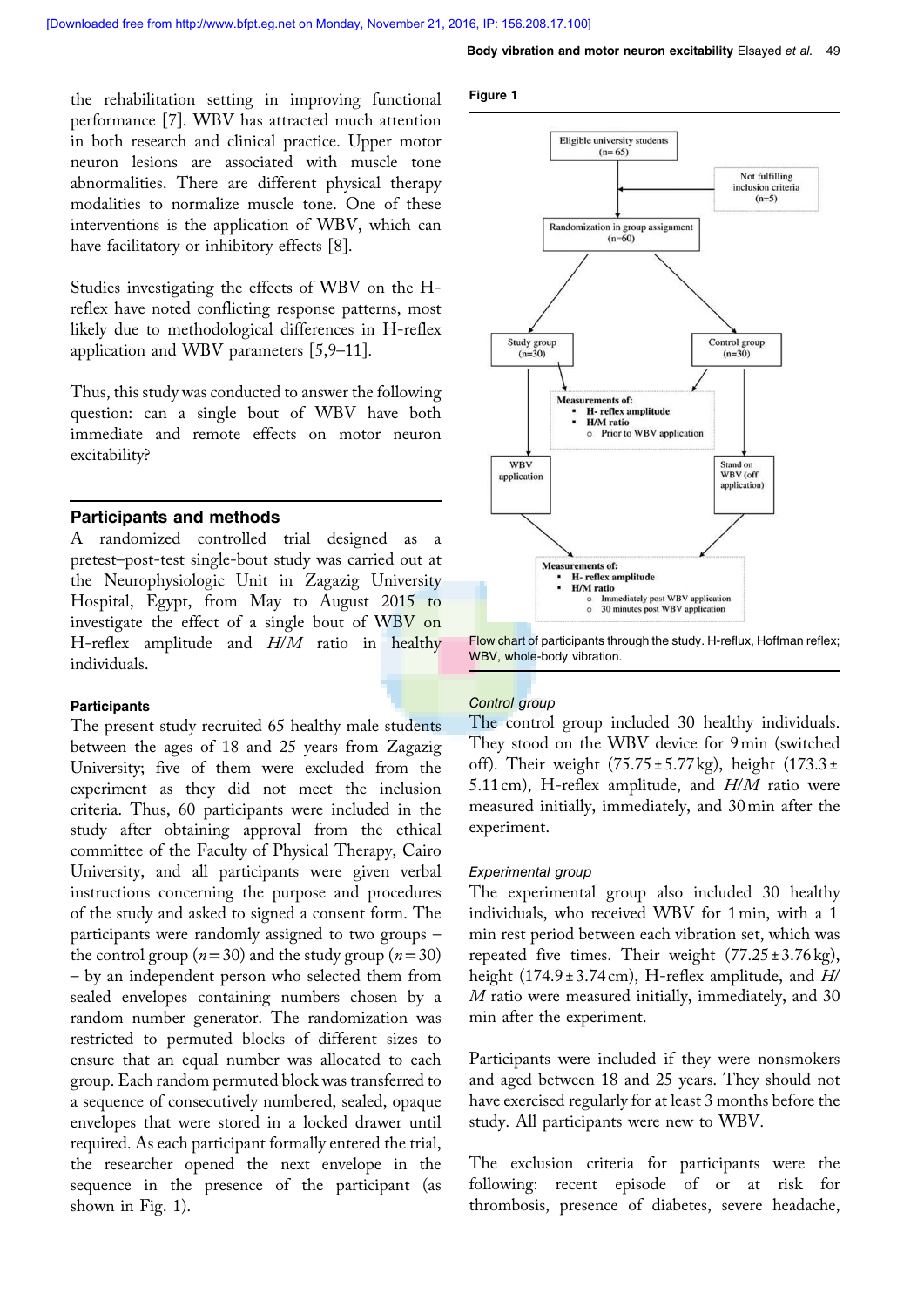#### 50 Bulletin of Faculty of Physical Therapy

vestibular disorders, arthritis, lower-limb implant, synthetic implant, lumbar disc disorder, acute systemic infectionorinflammation, recent fracture, gall bladder or kidney stone, or malignancy, or history of neurological, orthopedic, or cardiovascular problems.

Participants were instructed to avoid heavy physical activities 12 h before the study [12], to refrain from eating or drinking any substances containing caffeine 2 h before the study [13], and to refrain from taking any tranquilizers or analgesics that may affect motor neuron excitability [14].

Electromyography (EMG) device: a computerized EMG Toennies Neuroscreen plus 1.59 was used to record the H-reflex and  $H/M$  ratio in both groups before, immediately after, and 30min after WBV application. The apparatus included an amplifier with four electrically isolated amplifier channels with impedance 100 MΩ and sensitivity 40 000mV/0.5. The amplifier gains up to 10 traces on screen with a resolution of 1000 points per trace.

Room temperature was constant at 23°C.

#### Whole-body vibration device

The FitVibe Medical pro (GymnaUniphy, Bilzen, Belgium) was used in this study. It consists of platform and control units for the variables (frequency, speed, and time).

#### Electromyography application

- (1) The subject was positioned prone with eyes closed. The head and arms were supported to reduce variability of the H-reflex and maintain subject comfort throughout the test with the examined leg positioned in zero position in extension, midway between abduction and adduction in the hip joint. The knee joint was flexed about 20° by placing a small cushion under the leg to relax the gastrocnemius muscle, and the ankle joint was placed in plantar flexion.
- (2) All participants were asked to refrain from taking analgesic medication for 24 h before testing, from consuming caffeine, alcohol or nicotine, and from undertaking strenuous exercise 2 h before testing, and empty their bladder before the study [15].

## Skin preparation

The skin was rubbed lightly with a piece of cotton soaked with alcohol to reduce the skin impedance.

## Figure 2



H-reflex electrode placement. H-reflux, Hoffman reflex.

#### Electrode position

The stimulating electrode was placed on the popliteal fossa at the posterior tibial nerve. The active recording electrode was placed over the soleus muscle 2 cm below the junction of the two heads of the gastrocnemius muscle in line with the Achilles tendon. The ground electrode was placed between the stimulating and recording electrodes. The reference electrode was placed on the Achilles tendon [16] (as shown in Fig. 2).

The H-reflex was elicited by stimulating the posterior tibial nerve at the popliteal fossa using 1000 ms pulse duration with a stimulus frequency 0.5Hz. A wide range of stimulus intensities were applied, starting from that needed to obtain the threshold value for  $H$  or  $M$  to the highest value required for maximum  $M (M_{\text{max}})$ . This range of stimulus intensity also provided the maximum value of the H-reflex  $(H_{\text{max}})$ . The normalized value of  $H_{\text{max}}/M_{\text{max}}$  was computed for each participant.

The H/M ratio was measured for each participant according to the following sequences: the current intensity was slowly increased until the stimulus activates only the large Ia afferent fibers without concomitant activation of the motor fibers or just threshold for only motor fibers. The stimulus was delivered at a rate of 1 stimulus every 2–3 s to avoid suppressing the H-reflex. The intensity of the stimulus was gradually increased to record the  $H_{\text{max}}$  as well as the  $M_{\rm max}$ .

## Whole-body vibration application

To eliminate probable circadian effects, all experiments were performed between 9 and 11 a.m. Participants were instructed to stand comfortably on the vibration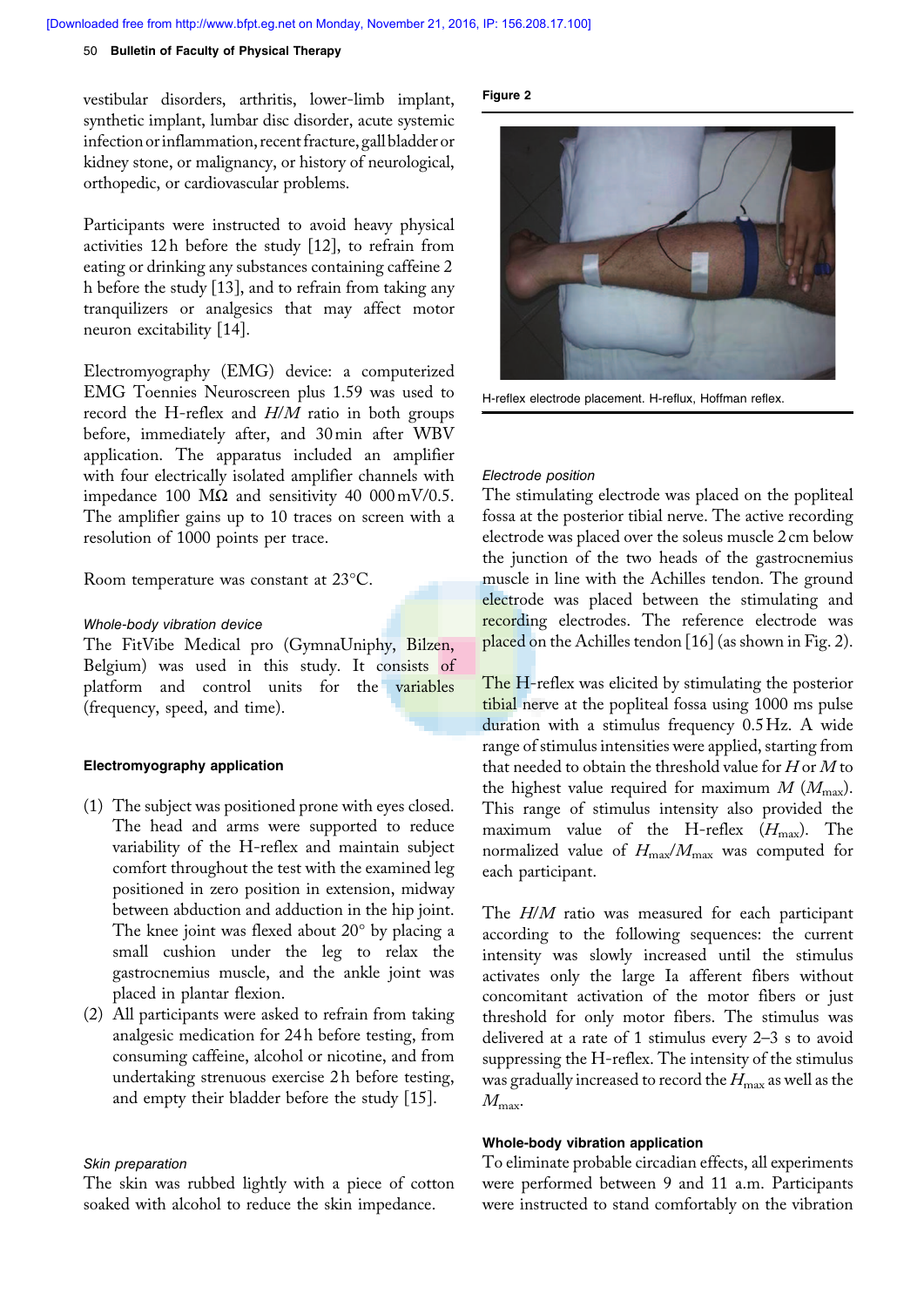platform with their knees extended. They were familiarized with the device before the experimental procedure. They were instructed to grasp the handle of the device, keeping their feet and shoulders apart. Vibration was delivered for 1min, with a 1min rest period between each vibration set, which was repeated five times  $[17]$  at a frequency of 50–60 Hz, 0–10 mm amplitude, and 50m/s speed [18,19]. Participants were instructed not to shift their weight or step off the WBV platform during the rest period. The vibration (the side altering) platform delivered an asynchronous stimulus (vertical sinusoidal stimulus) while balancing around a central point. All participants stood on the WBV device barefoot to eliminate any effect of footwear on the vibration (as shown in Fig. 3).

## Sample size determination

In this study, the primary outcome measure was Hreflex amplitude. Before the main study, we performed a pilot study to obtain H-reflex score mean and SDs for estimating the sample size using G Power 3.1 software (Universitat Dusseldorf, Dusseldorf, Germany). For a significance level of 5% (two-tailed) and statistical power of 80%, 25 participants were required in each group. Considering the dropout and withdrawal rate, the adequate sample size was determined as 30 participants in each group in this study.

## Outcome measures

The primary outcome measure in this trial was Hreflex amplitude assessed by using surface  $EMG$  (mV)

## Figure 3



Participants' position during WBV application. WBV, whole-body vibration.

before (baseline), immediately (0min), and 30min after application of WBV. The secondary outcome measure was H/M ratio calculated using surface EMG before (baseline), immediately (0min), and 30 min after application of WBV.

## Statistical analysis

Descriptive statistics were analyzed and  $t$ -tests were conducted for comparison of the mean age, weight, height, and BMI between the two groups. A two-way mixed-model analysis of variance with repeated measures was performed to compare the effect of WBV application between groups, as well as the interaction between time and group on mean values of H-reflex amplitude and  $H/M$  ratio. Also, the Bonferroni post-hoc test was used to identify the most significant differences between the study and control groups and time. The level of significance for all statistical tests was set at  $P$  less than 0.05. All statistical measures were determined using the statistical package for social studies, version 19, for Windows (SPSS Inc., Chicago, Illinois, USA). The Kolmogorov–Smirnov test was applied to check the normality of data.

The data obtained from both groups before, immediately, and at 30min after WBV application (30min measurement) regarding H-reflex amplitude and H/M ratio were statistically analyzed and compared.

## **Results**

#### Participants' characteristics

The demographic data of the participants of both groups revealed no significant difference between the two groups in terms of mean age, weight, height, and BMI  $(P > 0.05)$  (Table 1).

## Effect of whole-body vibration on H-reflex amplitude

Comparisons between the two groups showed that there was no significant difference in the mean values of H-reflex amplitude before WBV application  $(P=0.97)$ . However, there was a significant decrease in H-reflex amplitude at 0min in the study group compared with the control group  $(P=0.002)$ . Also, there was a significant decrease in Hreflex amplitude at 30min in the study group compared with the control group  $(P=0.01)$ , and there was a significant interaction between time and application effect  $(P=0.0001)$  (Table 2 and Figs. 4, 6, 7).

## Effect of whole-body vibration on H/M ratio

Comparisons between the two groups showed no significant difference in the mean values of H/M ratio before application  $(P=0.13)$ . However, there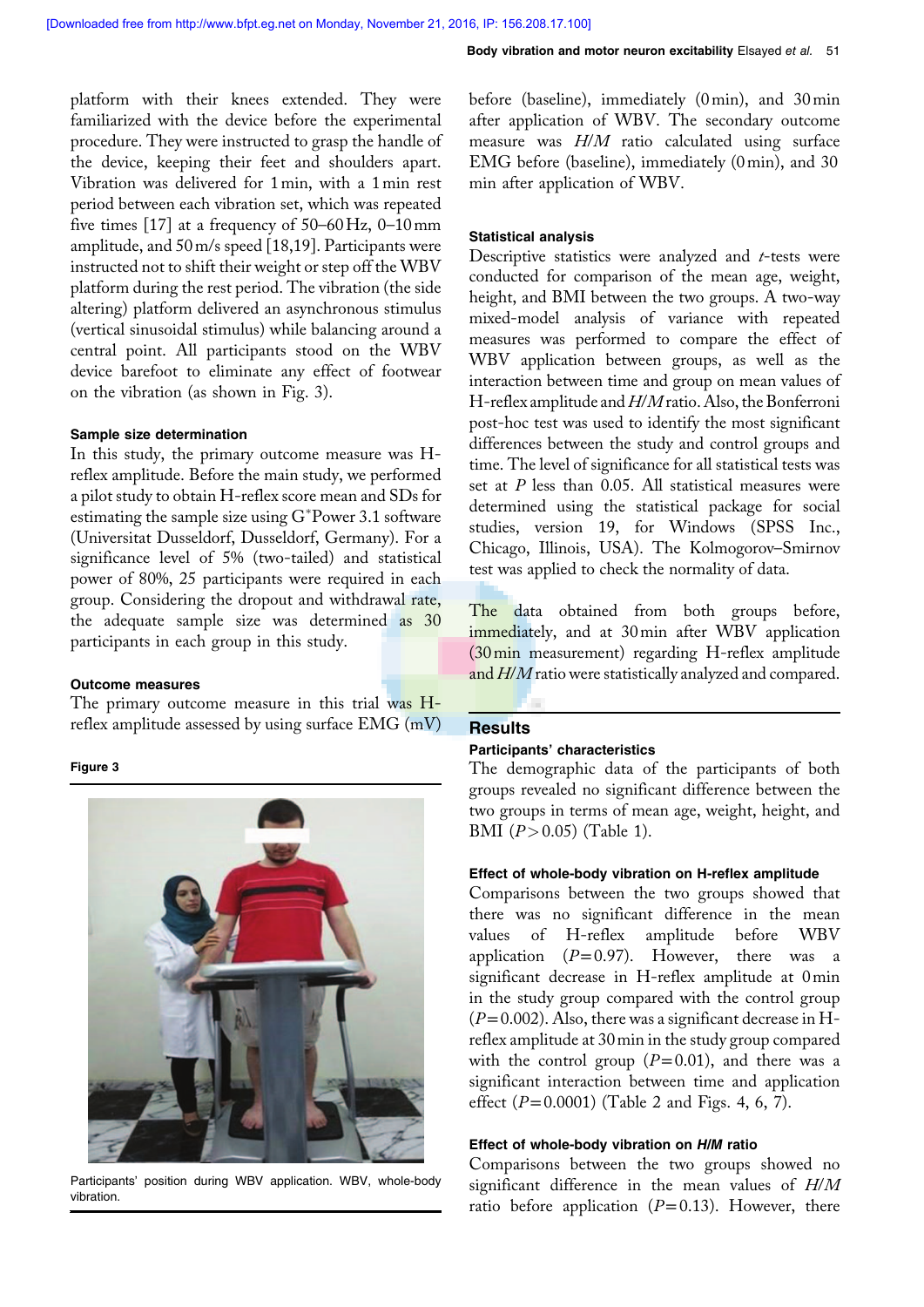#### 52 Bulletin of Faculty of Physical Therapy

|  |  | Table 1 Demographic characteristics of participants |  |  |
|--|--|-----------------------------------------------------|--|--|
|--|--|-----------------------------------------------------|--|--|

|                 |                      | $\overline{X}$ ±SD     |         |              |
|-----------------|----------------------|------------------------|---------|--------------|
| Variable        | Study group $(n=30)$ | Control group $(n=30)$ | P value | Significance |
| Age (years)     | $21.45 \pm 2.32$     | $21.55 \pm 2.41$       | 0.89    | <b>NS</b>    |
| Weight (kg)     | $77.25 \pm 3.76$     | $75.75 \pm 5.77$       | 0.33    | <b>NS</b>    |
| Height (cm)     | $174.9 \pm 3.74$     | $173.3 \pm 5.11$       | 0.26    | <b>NS</b>    |
| BMI ( $kg/m2$ ) | $25.25 \pm 1.09$     | $25.19 \pm 1.06$       | 0.85    | <b>NS</b>    |

NS, nonsignificant.

## Table 2 Results of two-way mixed model ANOVA within groups for H-reflex amplitude at pre, 0, and 30min measurements post-WBV application of both groups

H-reflex amplitude (mV)

Two-way mixed model ANOVA with repeated measures

Within group comparison (time effect)

 $F=149.84$   $P=0.0001$ 

Multiple pairwise comparison (Bonforrni correction)

|                           | MD.     | % of change | P value | Significance |
|---------------------------|---------|-------------|---------|--------------|
| Study group               |         |             |         |              |
| Preapplication vs. 0 min  | 2.26    | 42.08       | 0.0001  | S            |
| Preapplication vs. 30 min | 1.66    | 30.91       | 0.0001  | S            |
| $0$ vs. $30$ min          | $-0.6$  | 19.29       | 0.0001  | S            |
| Control group             |         |             |         |              |
| Preapplication vs. 0 min  | 0.51    | 9.46        | 0.001   | S            |
| Preapplication vs. 30 min | 0.3     | 5.56        | 0.03    | S            |
| 0 vs. 30 min              | $-0.21$ | 4.3         | 0.16    | NS.          |

ANOVA, analysis of variance; H-reflex, Hoffman reflex; MD, mean difference; NS, nonsignificant; S, significant; WBV, whole-body vibration.

## Figure 4



Mean values of H-reflex amplitude before and 0 and 30min after application in both groups. H-reflex, Hoffman reflex.  $*P < 0.05; **P <$ 0.01.

was a significant decrease in  $H/M$  ratio at 0 min in the study group compared with the control group  $(P=$ 0.0001). Also, there was a significant decrease in  $H/M$ ratio at 30min in the study group compared with the

control group  $(P=0.03)$ , and there was a significant interaction between time and application effect  $(P=$ 0.0001) (Table 3 and Figs. 5–7).

## **Discussion**

i.

The purpose of this study was to investigate the effect of a single bout of WBV on motor neuron excitability in healthy individuals. The results of this study showed that both groups had a decrease in H-reflex amplitude and H/M ratio, but statistically significant difference was recorded between the two groups, with results in favor of the study group.

The major findings of this study were that a single bout of WBV produced a significant decrease in H-reflex amplitude and H/M ratio at 0min and 30min after application in healthy men.

The results of the control group might be attributed to the transition between prone, standing, and ambulation to and from the vibration platform. Prolonged static position during the off-time intervention might have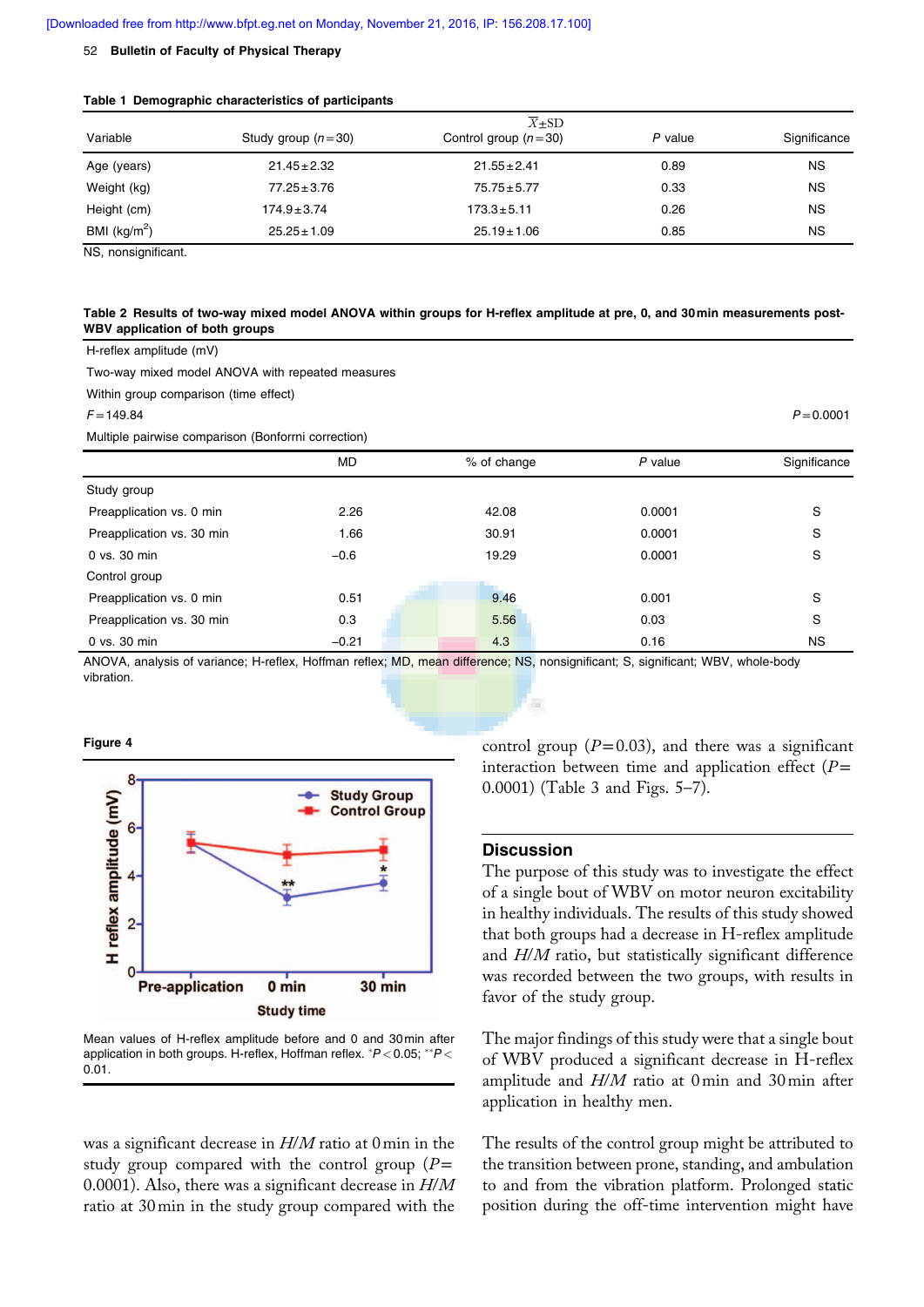Two-way mixed model ANOVA with repeated measures

| Within group comparison (time effect)                |           |             |         |              |  |
|------------------------------------------------------|-----------|-------------|---------|--------------|--|
| $F = 221.61$                                         |           |             |         | $P = 0.0001$ |  |
| Multiple pairwise comparison (Bonferroni correction) |           |             |         |              |  |
|                                                      | <b>MD</b> | % of change | P value | Significance |  |
| Study group                                          |           |             |         |              |  |
| Before application vs. 0 min                         | 1.64      | 74.54       | 0.0001  | S            |  |
| Before application vs. 30 min                        | 1.04      | 47.27       | 0.0001  | S            |  |
| 0 vs. 30 min                                         | $-0.6$    | 107.14      | 0.0001  | S            |  |
| Control group                                        |           |             |         |              |  |
| Before application vs. 0 min                         | 0.52      | 27.08       | 0.0001  | S            |  |
| Before application vs. 30 min                        | 0.37      | 19.27       | 0.0001  | S            |  |
| 0 vs. 30 min                                         | $-0.15$   | 10.71       | 0.08    | NS.          |  |

Table 3 Results of two-way mixed model ANOVA within groups for H/M ratio at pre, 0, and 30min measurements post-WBV application of both groups

ANOVA, analysis of variance; H-reflex, Hoffman reflex; MD, mean difference; NS, nonsignificant; S, significant; WBV, whole-body vibration.

#### Figure 5

H/M ratio



Mean values of H/M ratio before and 0 and 30min after application in both groups.  $^{*}P$  < 0.05;  $^{**}P$  < 0.01.

made participants less stressful. However, there was no significant difference in H-reflex amplitude and H/M ratio between 0 and 30min.

Our results are in agreement with those of other previous research [5,11,18,20–22]. H-reflex is used to study the effects of vibration on motoneuron (MN) pool excitability. It is a monosynaptic reflex that can show the changes of MN recruitment [8]. The most common parameter of the H-reflex that is studied is the H-reflex amplitude. The H-reflex recruitment curve is a better parameter that provides a more precise evaluation of MN excitability [23]. Hreflex is extensively used both as a research and as a clinical tool [24]. It is known that modulation of the H-reflex is altered after neurological injury. Thus, modulation of the H-reflex by WBV would have clinical implications for use in the rehabilitation setting to improve functional performance [7].

WBV has been shown to modulate Ia afferent motor neuron synaptic transmission by causing presynaptic inhibition. Previous studies have shown that H-reflex was depressed during and after WBV in young adult healthy individuals. Using transcranial magnetic stimulation, it was found that WBV increases the excitability of the corticomotor pathway and intracortical inhibition while decreasing intracortical facilitation. Also, there is some evidence that WBV could increase temperature and blood flow in both skin and lower-limb muscles, which may lead to alterations in the viscoelastic properties of soft tissue [25]. In addition, the ratio of the  $H_{\text{max}}$  to the  $M_{\text{max}}$ ) is a proper index for revealing the level of excitability of the motor neuron pool [26].

The results could help to explain the beneficial effects of WBV in people suffering from exaggerated reflex activity. In hemiparetic patients, for instance, the WBV-induced reduction of Ia afferent transmission might help to reduce the abnormal muscle tone and reduce the cocontraction of their muscles. Furthermore, the partial and largely long duration of reflex suppression after WBV is probably helpful to facilitate voluntary motor actions in patients with a high muscle tone caused by exaggerated Ia afferent input. This assumption is well in line with previous observations showing that WBV training enhances the walking ability and balance control in persons with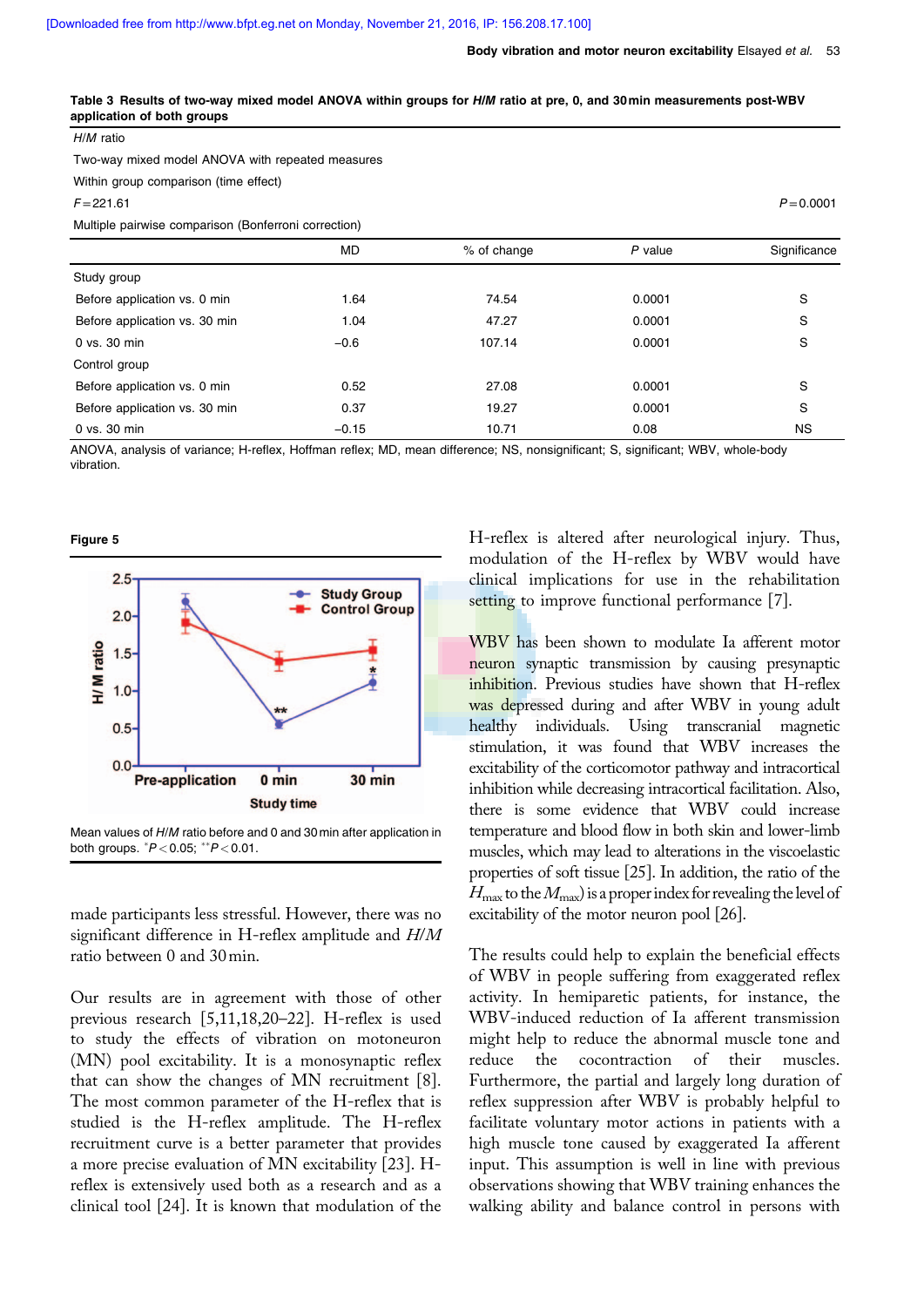## **[Downloaded free from http://www.bfpt.eg.net on Monday, November 21, 2016, IP: 156.208.17.100]**

#### 54 Bulletin of Faculty of Physical Therapy





Soleus H-reflex measurements representative of the study group. (a) Before WBV application, (b) 0min after application, and (c) 30min after application. H-reflex, Hoffman reflex; WBV, whole-body vibration.

spastic diplegia [4], and improves mobility and muscle force in bilateral spastic cerebral palsy children [27]. Those improvements were accompanied by a reduction in spasticity that might be associated with a suppression of Ia afferent transmission [4].

Previous studies suggested that the mechanisms underlying the vibration-induced H-reflex depression are likely due to an increased firing threshold of Ia afferent fibers and presynaptic inhibition of Ia terminals with primary afferent depolarization and postactivation depression due to repetitive activation of the Ia motor neuron synapse followed by reduced probability of transmitter release [22].

The results of this study disagreed with those of previous studies [28–31]. The differences in results might probably be due to differences in the mechanical characteristics of the devices (such as amplitude, frequency, and duration of exposures), differences in the study population (age, sex, and health status), differences in acute or training effects and/or treatment protocols (acute or training effects),





Soleus H-reflex measurements representative of the control group. (a) Before WBV application, (b) 0min after application, and (c) 30min after application. WBV, whole-body vibration.

and differences in the position of the knee, whether relaxed or flexed. These factors might influence the effects of WBV on the neuromuscular system of the human body.

The most frequently cited mechanism by which WBV increases muscle activity is the TVR. However, TVR has been well proven for locally applied vibration over the muscle belly or its tendon, but there is no conclusive evidence until now that the TVR is applicable to WBV too [19].

This study has some limitations: first, participants comprised only healthy men. Thus, the generalizability